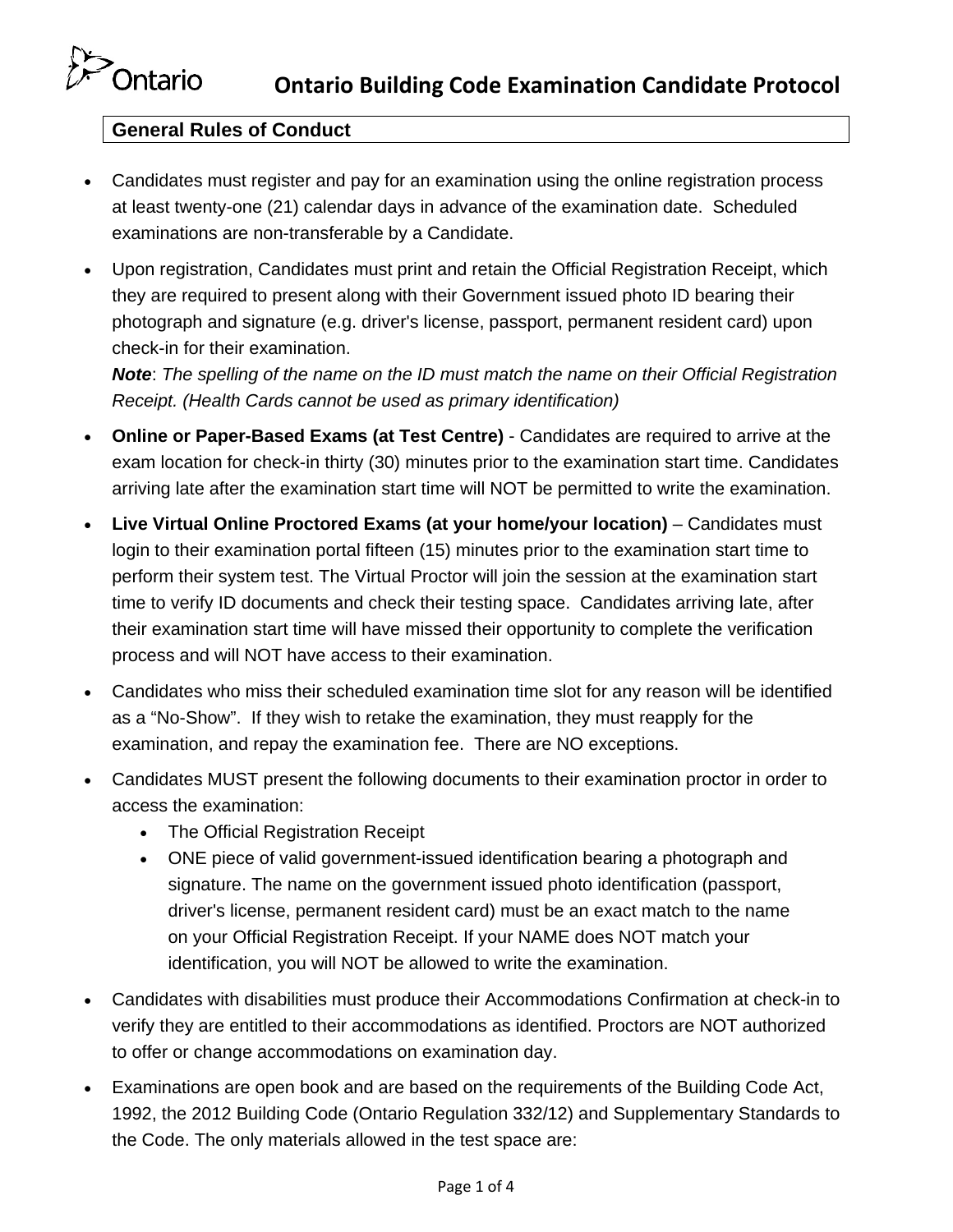- The Building Code Compendium (Volumes 1 and 2)
- Materials included in the Compendium, such as:
	- o The Building Code Act, 1992 (available on e-laws at www.e-laws.gov.on.ca )
	- o The Building Code (available on e-laws at www.e-laws.gov.on.ca)
	- o Supplementary Standards to the Code
- The Code and Guide for On-Site Sewage Systems
- The Code and Guide for Plumbing
- The Code and Construction Guide for Housing
- Commercially available versions of the Building Code Act,1992 and Building Code
- A standard calculator (non-programmable)
- Blank sheets of paper



- Candidates are permitted to bring materials into the examination which have been highlighted or tabbed. Minimal annotations are also acceptable.
- Candidates are not permitted to write in their materials at any time during an examination. Such activity will be considered candidate misconduct.
- Examinations are three (3) hours in length and consist of seventy five (75) multiple choice questions. Each multiple choice question contains a choice of four (4) possible answers, of which the Candidate is to select the best answer.
	- If a washroom break is required, they will be monitored. Only one (1) Candidate at a time.
	- Time missed due to washroom breaks cannot be made up.
	- Washroom breaks are NOT permitted during Online Exams at Home (Live Virtual Online Proctored).
- Water bottles (metal or plastic) are allowed only if the paper label has been removed and there are no questionable marking on the bottles.
- Food items are NOT allowed during the examination.
- Candidates writing a paper-based exam must bring their own pencils and erasers.
- Candidate misconduct during an examination may result in their exam being terminated. Refer to Candidate Misconduct & Disciplinary Procedures for more information.

## **Examination Results**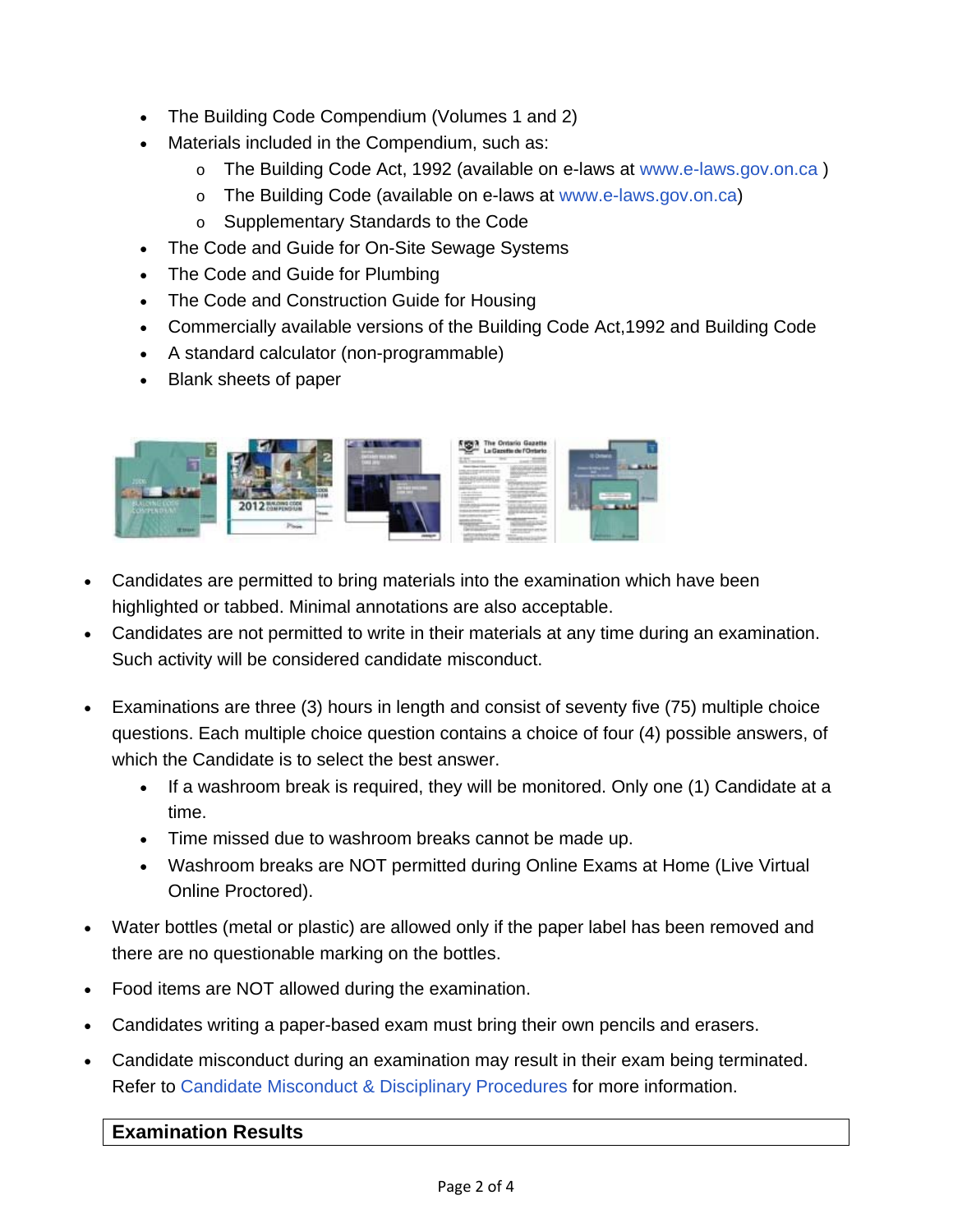- An Examination Results Notification will be sent within fourteen (14) days of the examination by the Ministry to the Candidate's email address as indicated in the Ministry's Qualification and Registration Tracking System (QuARTS). It is the Candidate's responsibility to update these records at the Ministry to ensure that they reflect their current e-mail address and contact information.
- The Candidate may also log on to the Ministry's Qualification and Registration Tracking System (QuARTS) for their examination results.
- For Candidates without computer access, examination results can be provided via registered mail at the request of the Candidate.
- Examination result status will not be disclosed by telephone or in person.

## **Failed or Missed Exams**

- If a Candidate fails an examination, the Candidate may apply to retake the exam. They must complete the registration process and pay the examination fee again.
- Candidates who miss their scheduled examination time slot for any reason will be identified as a "No-Show". If they wish to retake the examination, they must reapply for the examination, and repay the examination fee. There are NO exceptions.

## **Candidate Misconduct and Disciplinary Procedures**

- Any action by a Candidate that might compromise the proper conduct of the Ontario Building Code Examination is considered misconduct and disciplinary action will apply.
- Any Candidate found to have violated the General Rules of Conduct will be assigned a "Fail" mark and will forfeit their examination fee.
- Such actions include:
	- Attempts to exchange information with other Candidates;
	- Engagement in harassment, violence, indecent, disorderly; threatening, or offensive behaviour or language;
	- Use of unauthorized materials or electronic devices;
	- Smoking, eating or drinking during the examination period;
	- Possession of other prohibited belongings during the examination period;
	- Attempts to copy or remove examination materials from examination site and/or virtual environment;
	- Attempts to divulge to anyone the nature or content of any question or answer on the examination;
	- Obstruction or attempts to obstruct any officer, employee, or agent of the test centre/location in the performance of their duties;